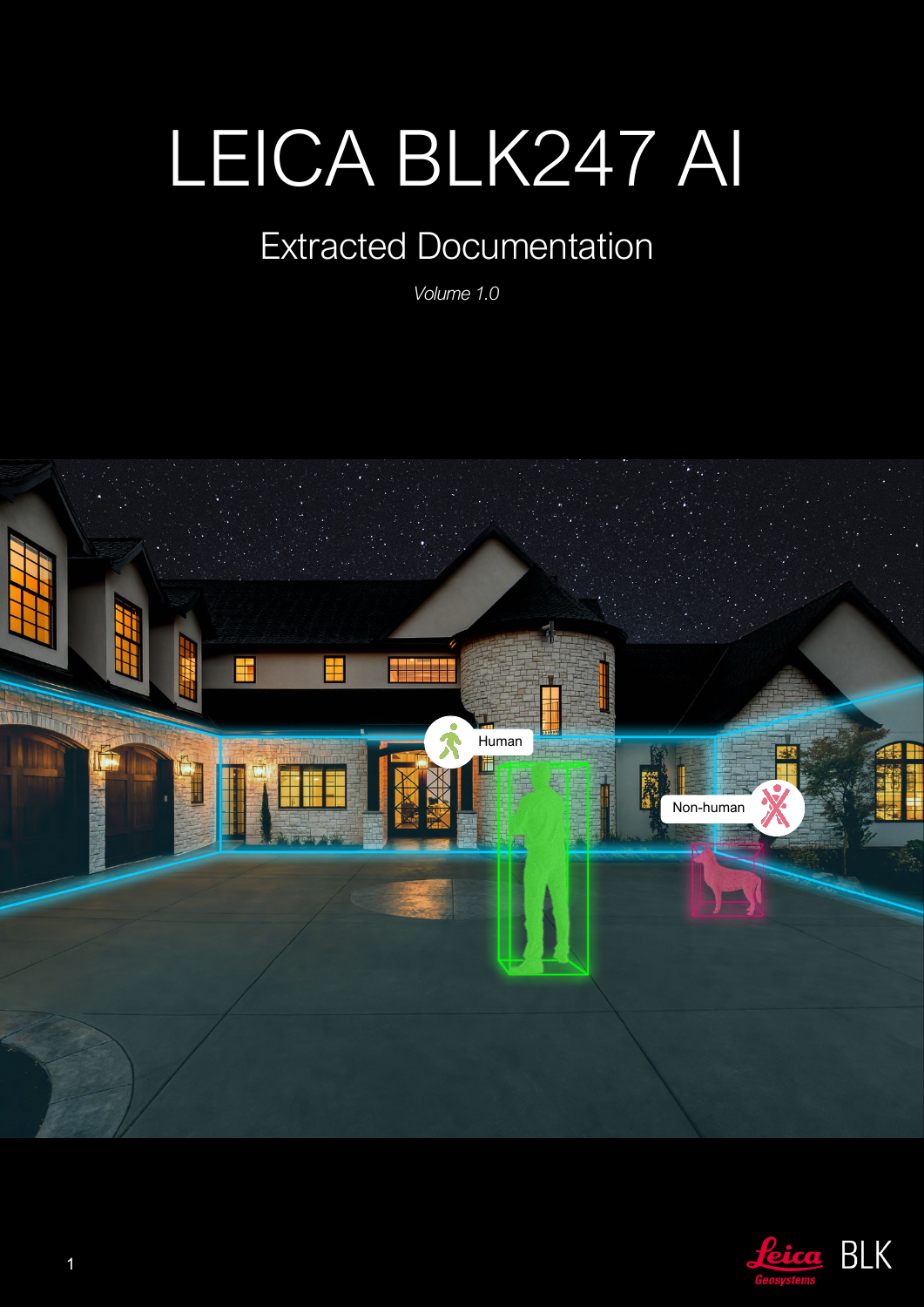# **Contents**

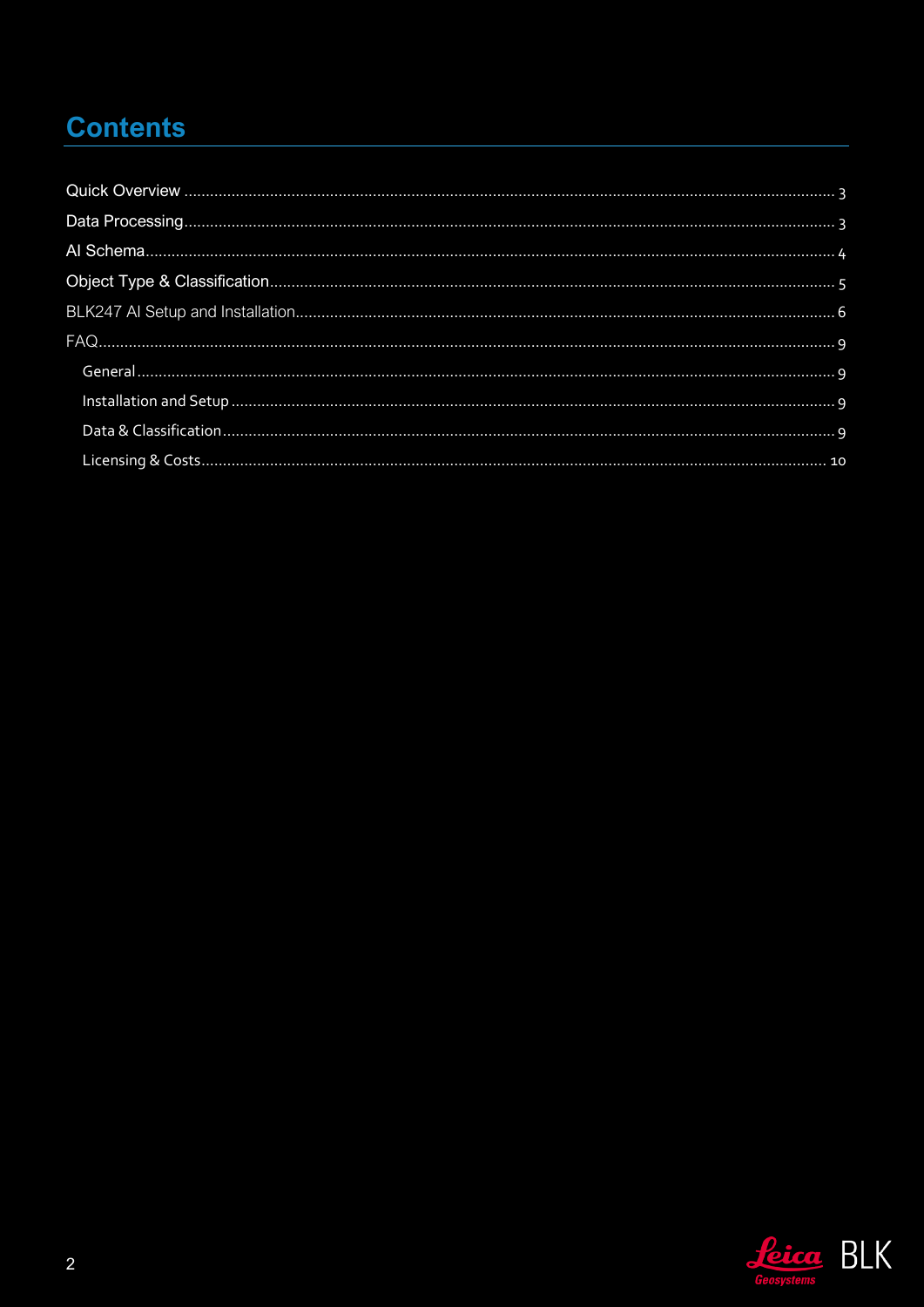# Leica BLK247 AI

Using advanced machine learning algorithms, the Leica BLK247 AI software allows the classification of objects as "human" or "non-human". Unlike other technologies, the BLK247 AI classifies objects based on LiDAR data and not on image data. This allows a precise classification under **any lighting conditions** or in areas where the use of RGB images is prohibited **due to privacy** reasons.

The system can recognise and classify humans in all body positions, no matter if they are walking, running, crawling or sitting.

### <span id="page-2-0"></span>**Quick Overview**

| <b>Classification Categories</b> | Human / Non-human               |  |  |  |  |
|----------------------------------|---------------------------------|--|--|--|--|
| <b>Classification Basis</b>      | LiDAR data                      |  |  |  |  |
| <b>Classification Range</b>      | $0-25m(0-82ft)$                 |  |  |  |  |
| <b>Processing</b>                | Off device on external computer |  |  |  |  |
| <b>Activation</b>                | Licence based solution          |  |  |  |  |
| <b>Compatibility</b>             | Any BLK247                      |  |  |  |  |

### <span id="page-2-1"></span>**Data Processing**

The classification is processed on a dedicated external computer and can support the AI functionality on up to four BLK247 devices. The minimum requirements for the external computer are as following:

| <b>Processor</b>        | 4 Cores 1.60GHz 64 bit with<br>$AVX$ support <sup>1</sup> |  |  |
|-------------------------|-----------------------------------------------------------|--|--|
| <b>RAM Memory</b>       | 8GB                                                       |  |  |
| <b>Storage</b>          | $100$ GB                                                  |  |  |
| <b>Operating System</b> | Linux based 64bit                                         |  |  |

The external computer does not need to be in close proximity to the BLK247, nor does it need to be physically connected to the BLK247. However, both devices need to be connected to the same network. The following requirement needs to be fulfilled:

| <b>Network connection between</b> | Minimum 100 Mbit/s |
|-----------------------------------|--------------------|
| external computer & BLK247        |                    |

Product recommendation: Intel<sup>®</sup> [NUC 10th generation or higher](https://www.intel.com/content/www/us/en/products/details/nuc.html)



<sup>&</sup>lt;sup>1</sup> For example Intel<sup>®</sup> i5/i7/i9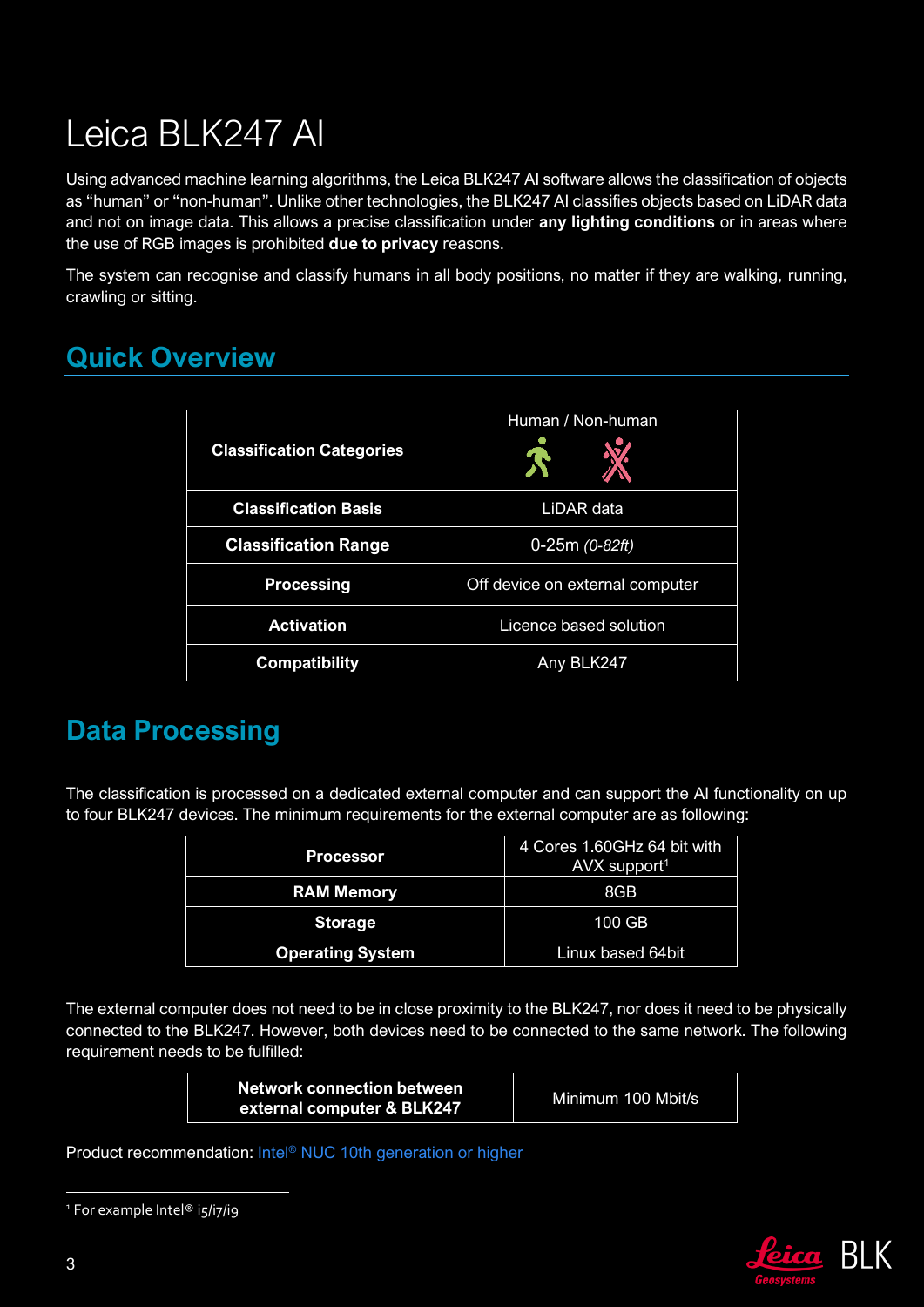### <span id="page-3-0"></span>**Al Schema**



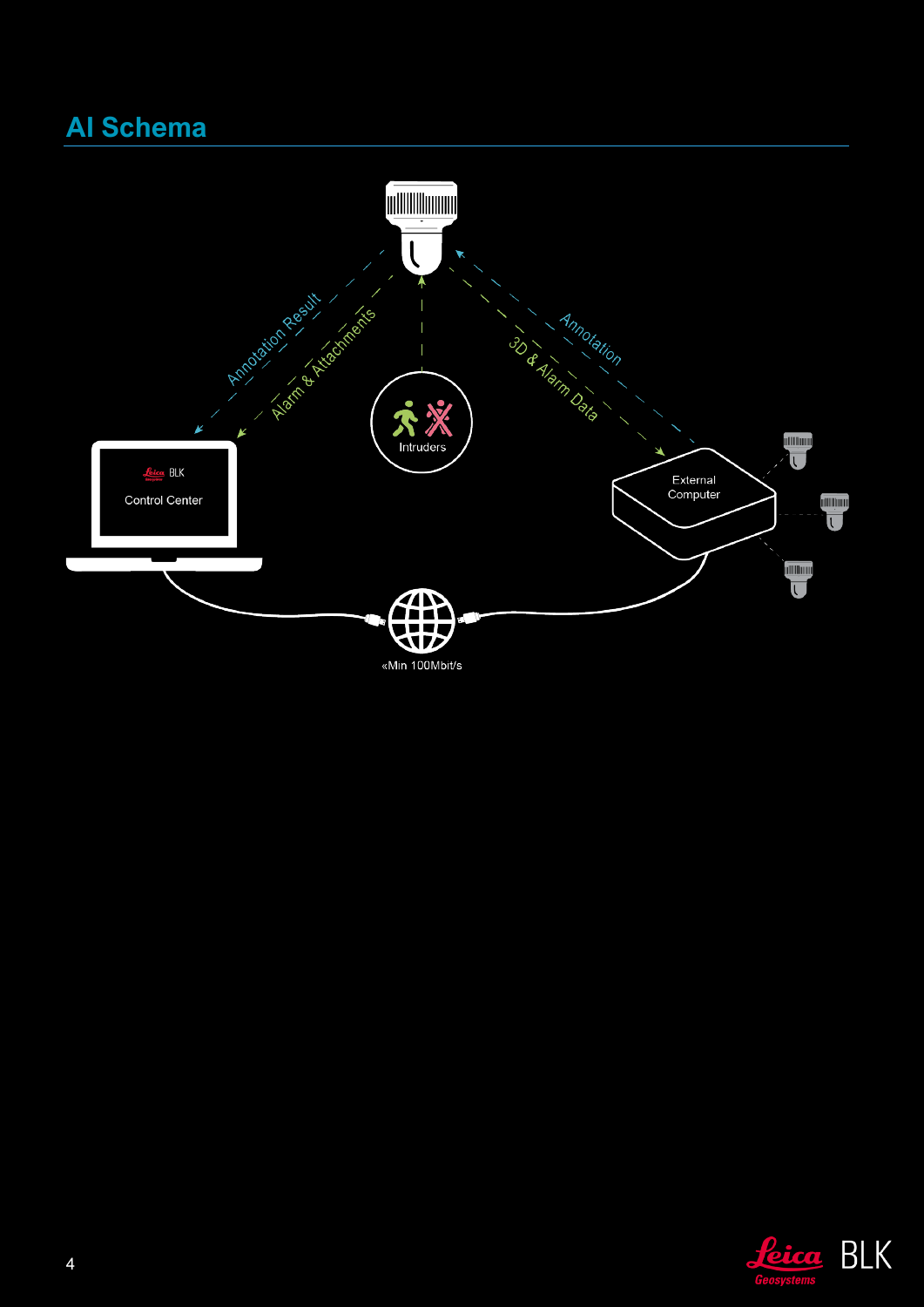# <span id="page-4-0"></span>**Object Type & Classification**

| <b>Object</b>                                           | <b>Human</b> | <b>Non-human</b> |
|---------------------------------------------------------|--------------|------------------|
| Single person                                           | X            |                  |
| Group of person                                         | X            |                  |
| Person with dog                                         | X            |                  |
| Person with smaller objects<br>(suitcase, bag, trolley) | X            |                  |
| Person on bicycle                                       | X            |                  |
| Animals                                                 |              | X                |
| Autonomous devices                                      |              | X                |
| <b>Bicycle</b>                                          |              | X                |
| Car                                                     |              | X                |
| Car with driver / passenger                             |              | X                |

The table below shows different objects types and their expectable classification.

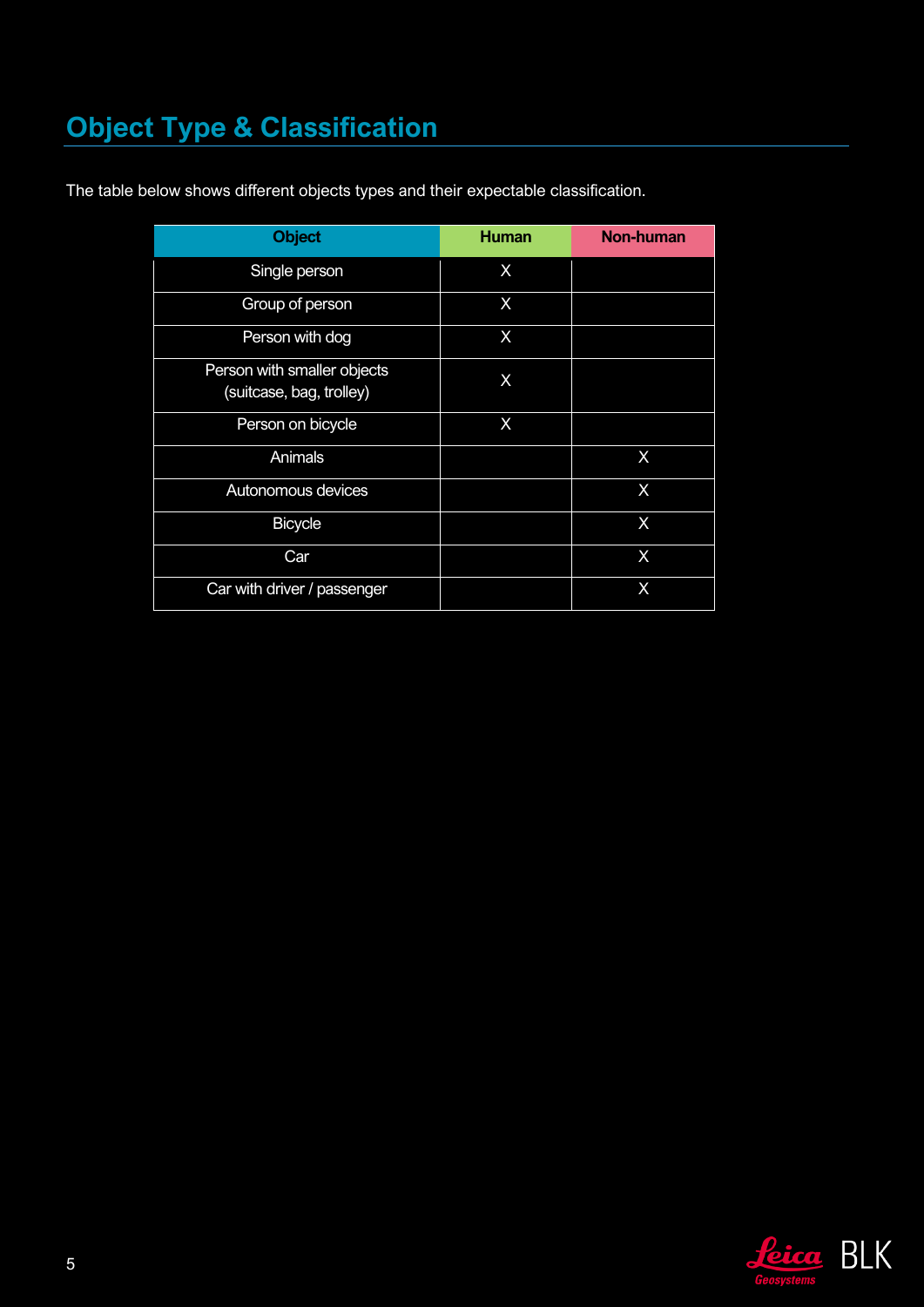### <span id="page-5-0"></span>BLK247 AI Setup and Installation

- 1. Purchase the AI license via the Leica partner store or contact your salesperson. The serial number of the BLK247 must be provided. The AI licence is bound to the selected device and cannot be transferred to any other device.
- 2. The installed firmware on the BLK247 must be v1.7 or higher
- 3. Download the AI software and AI model from myWorld
- 4. Setup the external computer
	- Follow the detailed instructions of the technical installation manual in the appendix
	- It is recommended to use an IT specialist for the installation
- 5. Setup AI in the BLK247 Control Center



- a) Enable the AI Functionality in the BLK247 Control Center
- b) Upload the licensing file
	- After your successful purchase, you will receive the license key via email. The license key is also saved in your myWorld account.
	- A green icon appears if the license key is valid



- c) If needed, modify the port number of the external computer. The default value is port 80.
- d) Enter the IP address of the external computer in the BLK247 Control Center

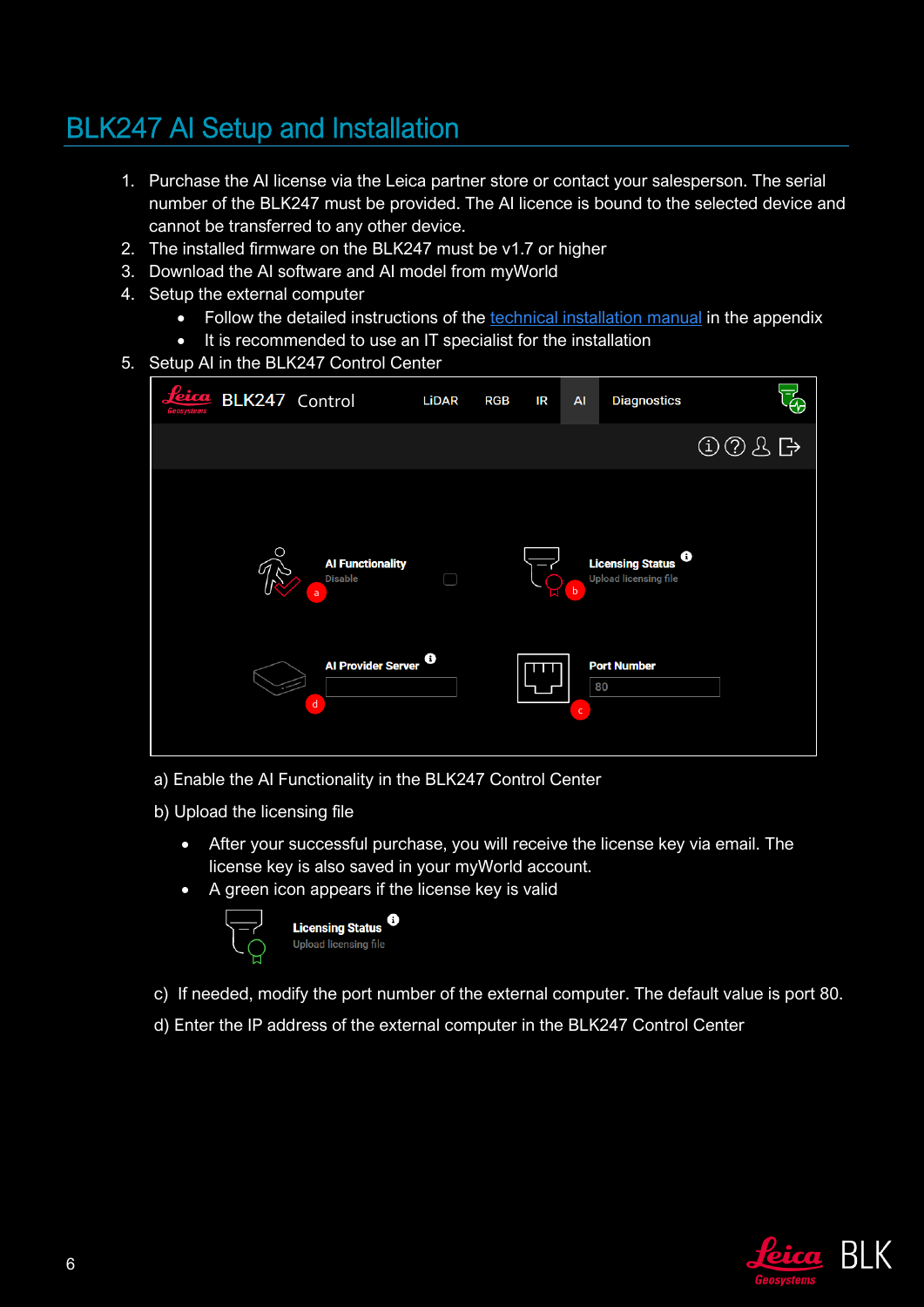• The AI Provider Server page can be accessed by clicking on the icon or play button on both sides of the entered IP number.

| <b>BLK247 Control Center</b> | <b>Events</b> | General                                         | <b>LiDAR</b>    | <b>RGB</b> | <b>IR</b> | AI | <b>Diagnostics</b>                         | る    |
|------------------------------|---------------|-------------------------------------------------|-----------------|------------|-----------|----|--------------------------------------------|------|
|                              |               |                                                 |                 |            |           |    |                                            | 002B |
|                              |               |                                                 |                 |            |           |    |                                            |      |
|                              |               |                                                 |                 |            |           |    |                                            |      |
|                              |               |                                                 |                 |            |           |    |                                            |      |
|                              | $\Omega$      |                                                 |                 |            |           |    |                                            |      |
|                              | 1≿            | <b>Al Functionality</b><br>Enabled              | $\vert$         |            | $\vec{C}$ |    | <b>Licensing Status O</b><br>License valid |      |
|                              |               |                                                 |                 |            |           |    |                                            |      |
|                              |               | Al Provider Server <sup>0</sup><br>10.60.140.74 | $\boxed{\circ}$ |            | $\Box$    |    | <b>Port Number</b><br>80                   |      |
|                              |               |                                                 |                 |            |           |    |                                            |      |
|                              |               |                                                 |                 |            |           |    |                                            |      |

• The AI Provider Server page shows the information and status of all BLKs connected to the AI Provider Server. The user can cancel single or multiple AI connections on this page by simply pressing the x icons. The BLK247 is responsible for reconnecting and restarting the provider if it is not running.

| etan<br><b>Geosystems</b> |                | <b>BLK247 AI Provider</b><br><b>Version 1.0.0</b> |                       |                |         |   |
|---------------------------|----------------|---------------------------------------------------|-----------------------|----------------|---------|---|
| Container                 | <b>Device</b>  | Host                                              | Model                 | <b>Started</b> | State   | ⊛ |
| bc123f374de7              | BLK247-4110304 | 10.60.140.125                                     | Model ID <sub>1</sub> | 3 minutes ago  | running | ⊛ |
| 2987392ba7f0              | BLK247-4110311 | 10.60.140.116                                     | Model ID <sub>1</sub> | 4 hours ago    | running | ⊛ |
| 3fd8004a2a94              | BLK247-4110326 | 10.60.210.74                                      | Model ID 1            | 4 hours ago    | running | ⊛ |
|                           |                |                                                   |                       |                |         |   |

e) The BLK247 Control Center is now successfully configured and looks as following:



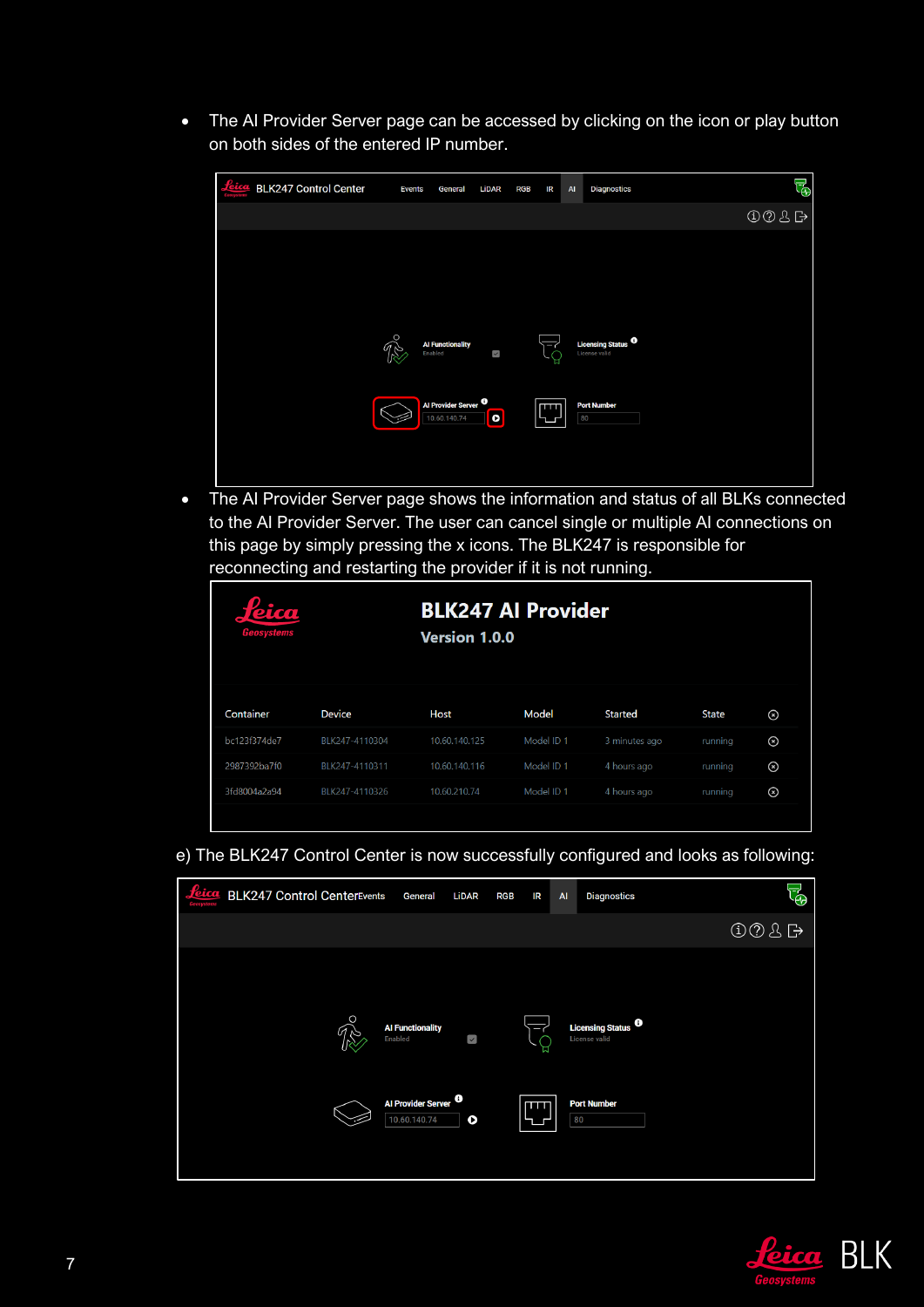- 6. The system should now be fully configured and setup. Any new alarm will be classified as following:
	- Objects classified as "human":  $\mathcal{\hat{R}}$
	- Objects classified as "non-human":
	- Objects "out of range"  $(25-30m)$ :  $\bigotimes_{\mathsf{X}}$
	- Failed classifications<sup>2</sup>:

| <b>BLK247 Control Center</b>       |        | Events     | <b>LiDAR</b><br>General | <b>RGB</b><br>IR     | AI             | $\overline{\Phi}$<br><b>Diagnostics</b>                                                                                                                                                    |
|------------------------------------|--------|------------|-------------------------|----------------------|----------------|--------------------------------------------------------------------------------------------------------------------------------------------------------------------------------------------|
|                                    |        |            |                         |                      |                | 008B                                                                                                                                                                                       |
|                                    | C      | Date       | <b>Time</b>             | Zone                 | <b>Feature</b> | <b>Attachments</b>                                                                                                                                                                         |
| From<br>$\Box$<br>2021/12/02 00:00 | $\Box$ | 2021/12/02 | 14:41:04                | <b>Below Scanner</b> | <b>FENCING</b> | INFO RGB 1 RGB 2 RGB 1 RGB 2 IR 3 Mesh PAN R IR 1 PAN M<br>$\overline{10}$<br>$\odot$<br>888<br>网<br>网<br>□□□◆<br>$\Box$<br>х                                                              |
| To                                 | $\Box$ | 2021/12/02 | 14:40:31                | Far Away             | <b>FENCING</b> | INFO RGB 1<br>IR 3 Mesh PAN R IR 1 PAN M<br>$\text{C}^{\text{c}}_{\text{c}}$<br>$\odot$<br><b>288</b><br>ाख<br>$\Box$<br>ा<br>n                                                            |
| 2021/12/02 23:59<br>$\Box$         | $\Box$ | 2021/12/02 | 14:40:00                | <b>Below Scanner</b> | <b>FENCING</b> | RGB1 RGB2 IR3 Mesh PAN R IR1 PAN M<br>INFO RGB 1<br>20<br><b>2833</b><br>$\odot$<br>$\Box$<br>х<br>网<br>$\Box$                                                                             |
| <b>Feature</b>                     | $\Box$ | 2021/12/02 | 14:35:43                | Far Away             | <b>FENCING</b> | RGB 2 IR 3 Mesh PAN R IR 1 PAN M<br>INFO RGB 1<br>RGB <sub>1</sub><br>50<br>888<br>$\odot$<br>$\sqrt{ }$<br>$\Box 1 \quad \Box 1 \quad \Leftrightarrow$<br>л<br>网<br>$\Box$                |
| Any                                | $\Box$ | 2021/12/02 | 14:31:18                | Far Away             | <b>FENCING</b> | RGB 1 RGB 2 IR 3 Mesh PAN R IR 1 PAN M<br>ه ن<br>$\lbrack \lbrack \mathbb{S} \rbrack \rbrack$<br>$\odot$<br>$\Box 1 \quad \Box 1 \quad \Leftrightarrow$<br>网<br>$\Box$<br>л.<br>$\sqrt{9}$ |
| <b>Results</b><br>20               | $\Box$ | 2021/12/02 | 14:24:31                | <b>Below Scanner</b> | <b>FENCING</b> | RGB 2 IR 3 Mesh PAN R IR 1 PAN M<br>INFO RGB 1<br>RGB <sub>1</sub><br>ு<br>$\odot$<br>888<br>л.<br>ाख<br>$\Box 1 \quad \Box 1 \quad \Leftrightarrow$<br>$\boxtimes$<br>$\Box$              |
| <b>Annotations</b>                 | $\Box$ | 2021/12/02 | 14:21:07                | <b>Below Scanner</b> | <b>FENCING</b> | RGB 1 RGB 2 IR 3 Mesh PAN R IR 1 PAN M<br>INFO RGB 1<br>ه:<br>888<br>х<br>$\circ$<br>$\Box$ 1 $\Box$ 1<br>网<br>$\Box$<br>$\sqrt{9}$                                                        |
| Select<br>$\check{ }$              | $\Box$ | 2021/12/02 | 14:15:54                | <b>Below Scanner</b> | <b>FENCING</b> | RGB 2 IR 3 Mesh PAN R IR 1 PAN M<br>INFO RGB 1<br><b>RGR1</b><br>$\mathbf{x}^{\mathbf{0}}$<br>$\boxtimes \boxtimes \boxtimes$<br>$\circ$<br>ख<br>□□□◆<br>$\sqrt{9}$<br>$\Box$              |
|                                    | $\Box$ | 2021/12/02 | 14:15:29                | Far Away             | <b>FENCING</b> | RGB 2 IR 3 Mesh PAN R IR 1 PAN M<br>INFO RGB 1<br>RGB <sub>1</sub><br>$\text{C}^{\text{c}}_{\text{c}}$<br>888<br>$\odot$<br>$\Box$<br>लि<br>$\Box$<br>$\triangledown$                      |
| $\checkmark$ Search                | $\Box$ | 2021/12/02 | 14:14:04                | <b>Below Scanner</b> | <b>FENCING</b> | RGB 2 IR 3 Mesh PAN R IR 1 PAN M<br>RGB <sub>1</sub><br>$\dot{\mathbb{X}}^{\bullet}$<br>$\odot$<br>R R R<br>网<br>$\Box$<br>$\triangledown$<br><b>n</b>                                     |
| $\times$ Reset                     | $\Box$ | 2021/12/02 | 14:13:37                | <b>Below Scanner</b> | <b>FENCING</b> | RGB 2 IR 3 Mesh PAN R IR 1 PAN M<br>RGB <sub>1</sub><br>$\cdot$ 0<br>888<br>ж<br>$\odot$<br>$\boxdot$<br>$\boxdot$<br>$\Box 1 \quad \Box 1 \quad \Box 1 \quad \Leftrightarrow$             |



<sup>&</sup>lt;sup>2</sup> Refers to objects that failed to be classified due to e.g. connection problems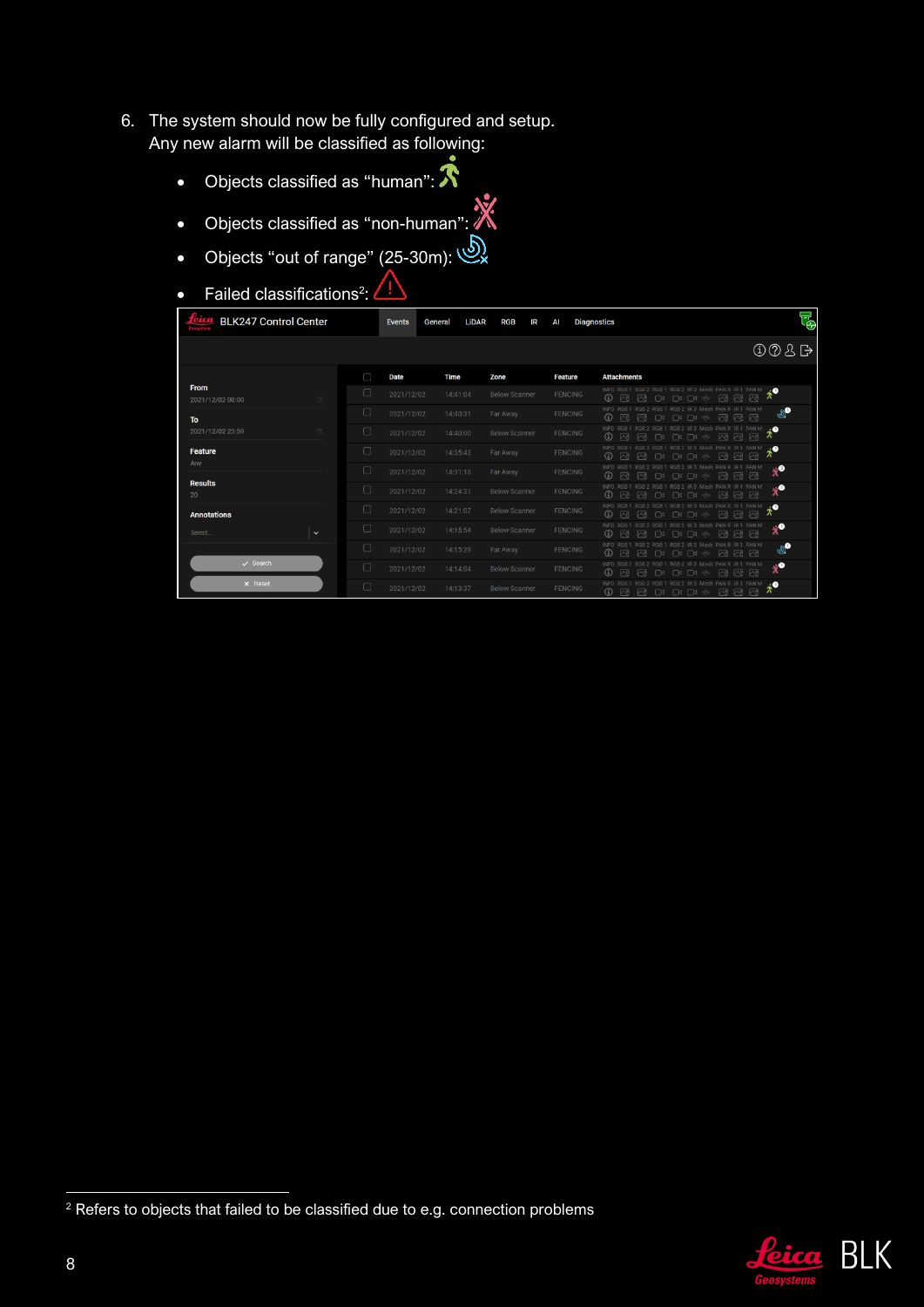#### <span id="page-8-1"></span><span id="page-8-0"></span>**General**

#### **What is the primary benefit of having AI functionality?**

• The AI functionality is of most benefit to those who are specifically interested in being notified when humans are entering into a virtually geofenced area. The classification is done based on the 3D LiDAR data and it works regardless of the lighting conditions.

#### <span id="page-8-2"></span>**Installation and Setup**

#### **Can anyone install and setup AI?**

• No, the AI installation needs to be done by an IT specialist with Linux expertise.

#### **Can the external computer also be used to support other non-AI functions?**

• No, the external computer must be dedicated to the classification of alarms generated by the BLK247.

#### **Does the external computer need to be located in close proximity to the BLK247?**

• No, however, the network connection between the external computer and the BLK247 needs to be at least 100Mbit/s.

#### **Can I connect more than one BLK247 to the external computer?**

• Yes. You can connect up to 4 BLK247's to the same external computer provided that it meets the minimum specified requirements.

#### **Can AI be installed and run only on the BLK247?**

• No, this is currently not possible. The processing must be done on an external computer.

#### **Can I install the AI system on a computer running the Windows OS?**

• Leica does not support this option.

#### **Can I use any CPU?**

• No, the AI requires as minimum specification a computer with an Intel Core i5 chipset or similar with VMX instructions support.

#### <span id="page-8-3"></span>**Data & Classification**

#### **What data is used for the classification?**

• Only LiDAR data is used for the classification.

#### **Will AI also work in complete darkness?**

• Yes. As the AI is based on LiDAR data it works in both lit environments and in completely dark environments.

#### **Will the AI work where I am not allowed to use RGB cameras due to privacy concerns?**

• Yes, for the classification only LiDAR data is used, therefore it does not matter whether you have the RGB cameras enabled.

#### **Does the system automatically learn and improve?**

• No, the system is not designed to automatically learn and improve through use.